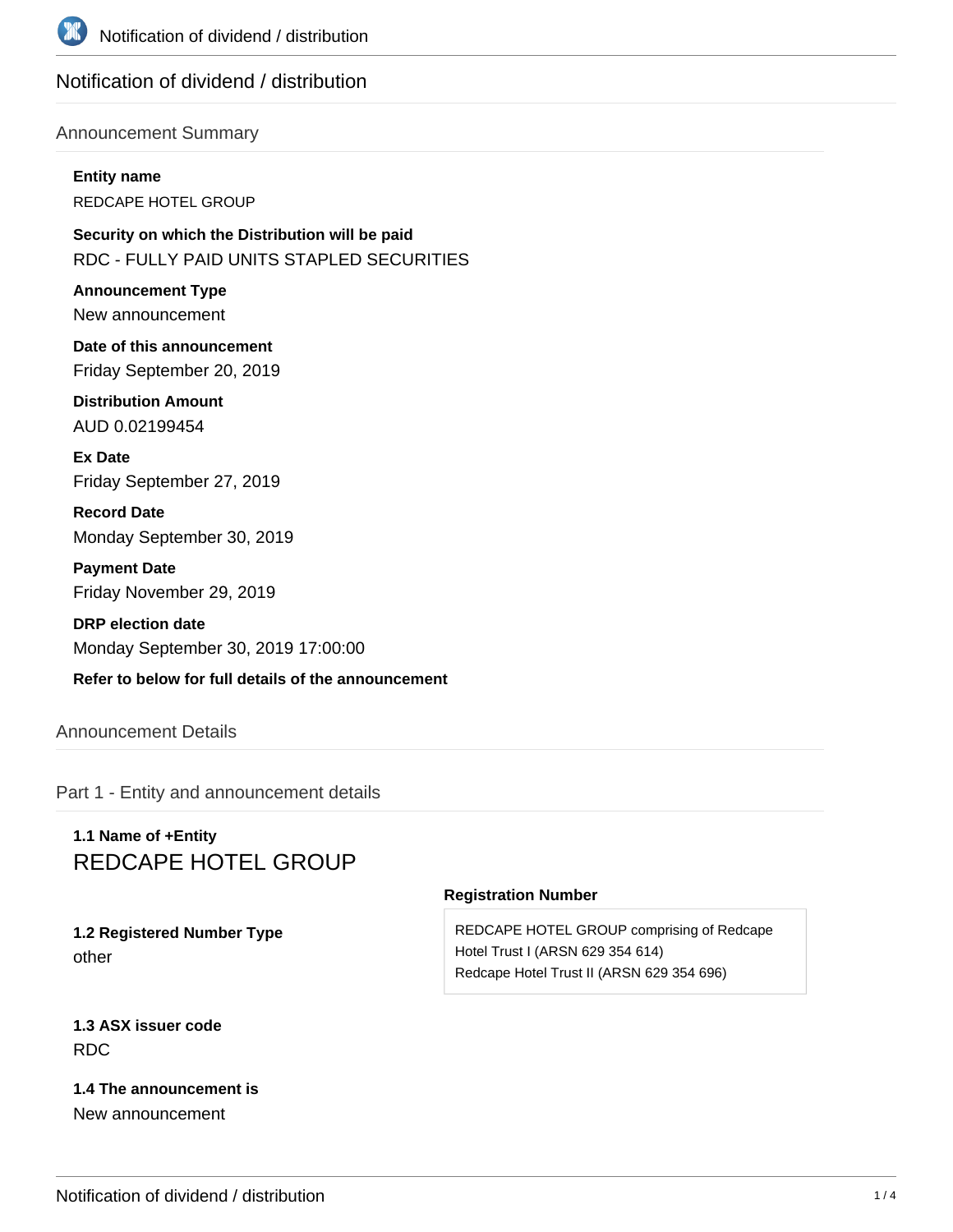

**1.5 Date of this announcement** Friday September 20, 2019

**1.6 ASX +Security Code** RDC

**ASX +Security Description** FULLY PAID UNITS STAPLED SECURITIES

Part 2A - All dividends/distributions basic details

**2A.1 Type of dividend/distribution Ordinary** 

**2A.2 The Dividend/distribution:** relates to a period of one quarter

# **2A.3 The dividend/distribution relates to the financial reporting or payment period ending ended/ending (date)** Monday September 30, 2019

**2A.4 +Record Date** Monday September 30, 2019

**2A.5 Ex Date** Friday September 27, 2019

**2A.6 Payment Date** Friday November 29, 2019

**2A.7 Are any of the below approvals required for the dividend/distribution before business day 0 of the timetable?**

- **•** Security holder approval
- **Court approval**
- **Lodgement of court order with +ASIC**
- **ACCC approval**
- **FIRB approval**
- **Another approval/condition external to the entity required before business day 0 of the timetable for the dividend/distribution.**

No

**2A.8 Currency in which the dividend/distribution is made ("primary currency")**

AUD - Australian Dollar

| 2A.9 Total dividend/distribution payment amount |                             |
|-------------------------------------------------|-----------------------------|
| per +security (in primary currency) for all     | <b>Estimated or Actual?</b> |
| dividends/distributions notified in this form   | Actual                      |
| AUD 0.02199454                                  |                             |
|                                                 |                             |

**2A.10 Does the entity have arrangements relating to the currency in which the dividend/distribution is paid to securityholders that it wishes to disclose to the market?** No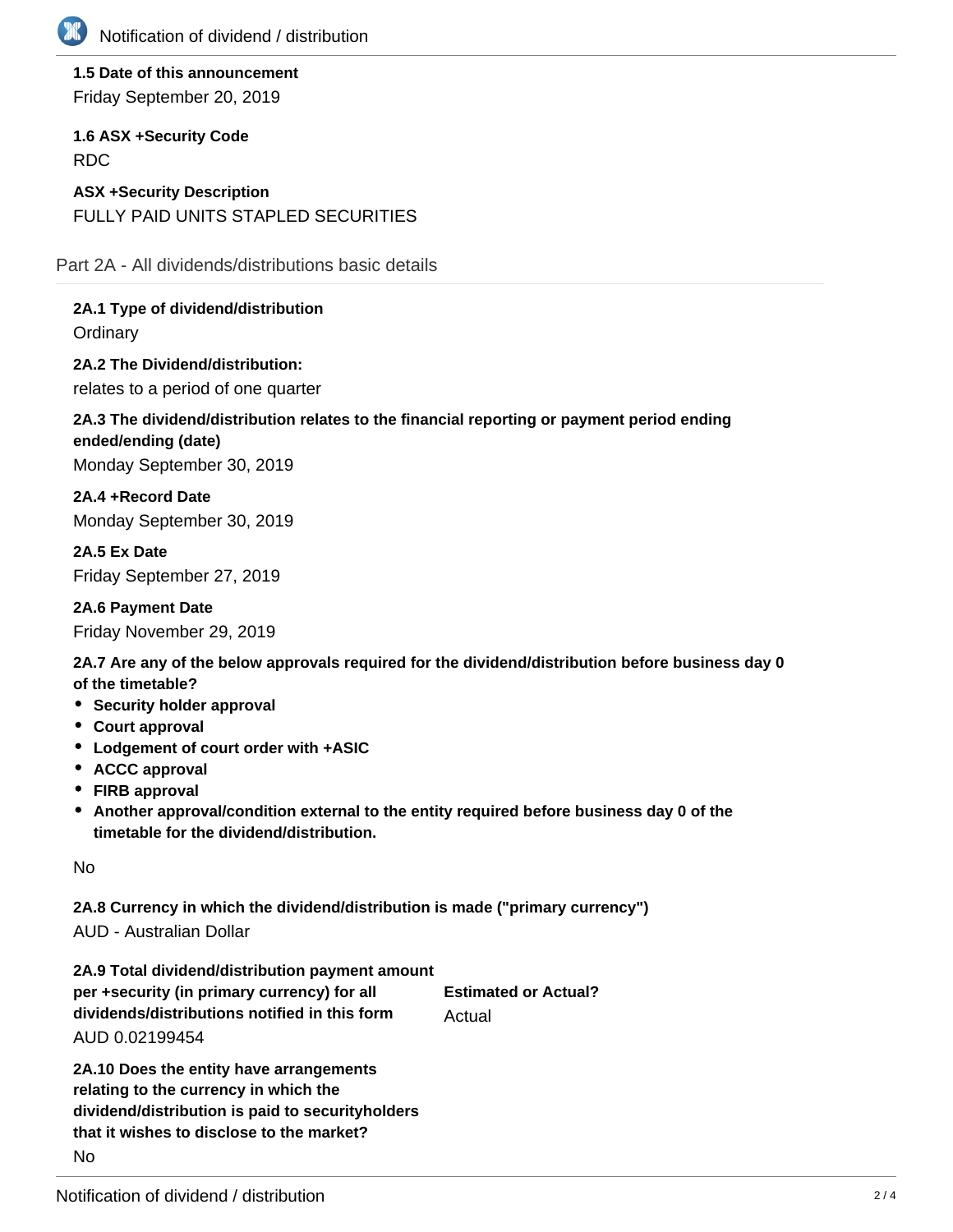| (XX) | Notification of dividend / distribution                                                                                                                      |                                                                                      |
|------|--------------------------------------------------------------------------------------------------------------------------------------------------------------|--------------------------------------------------------------------------------------|
|      | 2A.11 Does the entity have a securities plan for<br>dividends/distributions on this +security?<br>We have a Dividend/Distribution Reinvestment<br>Plan (DRP) |                                                                                      |
|      | 2A.11a If the +entity has a DRP, is the DRP<br>applicable to this dividend/distribution?<br>Yes                                                              | 2A.11a(i) DRP Status in respect of this<br>dividend/distribution<br><b>Full DRP</b>  |
|      | 2A.12 Does the +entity have tax component<br>information apart from franking?<br>Yes                                                                         |                                                                                      |
|      | Part 3A - Ordinary dividend/distribution                                                                                                                     |                                                                                      |
|      | 3A.1 Is the ordinary dividend/distribution<br>estimated at this time?<br>No                                                                                  | 3A.1a Ordinary dividend/distribution estimated<br>amount per +security<br><b>AUD</b> |
|      | 3A.1b Ordinary Dividend/distribution amount per<br>security<br>AUD 0.02199454                                                                                |                                                                                      |
|      | 3A.2 Is the ordinary dividend/distribution<br>franked?<br><b>No</b>                                                                                          |                                                                                      |
|      | 3A.3 Percentage of ordinary<br>dividend/distribution that is franked<br>0.0000%                                                                              |                                                                                      |
|      | 3A.4 Ordinary dividend/distribution franked<br>amount per +security<br>AUD 0.00000000                                                                        | 3A.5 Percentage amount of dividend which is<br>unfranked<br>100.0000 %               |
|      | 3A.6 Ordinary dividend/distribution unfranked<br>amount per +security excluding conduit foreign<br>income amount<br>AUD 0.02199454                           |                                                                                      |
|      | 3A.7 Ordinary dividend/distribution conduit<br>foreign income amount per security<br>AUD 0.00000000                                                          |                                                                                      |

Part 3E - Other - distribution components / tax

**3E.1 Please indicate where and when information about tax components can be obtained (you may enter a url).**

The components of the distribution will be available at <https://www.redcape.com.au/>in November 2019.

Part 4A - +Dividend reinvestment plan (DRP)